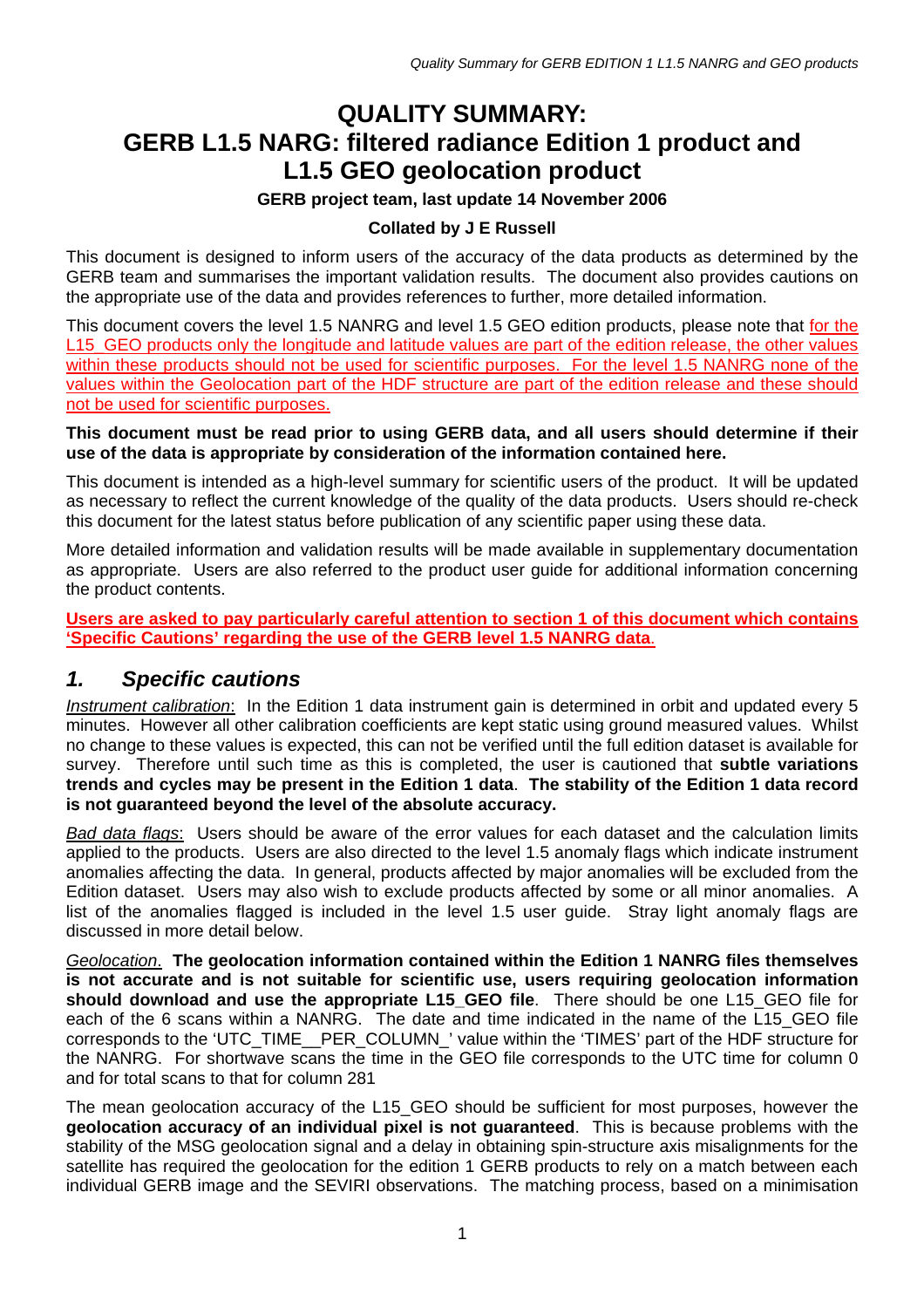of the differences between the observations, is statistical in nature and thus the accuracy of the geolocation for any given pixel is subject to random errors.

**The stability of the edition 1 geolocation is best for low viewing zenith angles, becoming worse for viewing angles above 40-50**° **and for extreme solar zenith angles**. Over the nominal GERB region (60°E to 60°W, 60°S to 60°N), we estimate the standard deviation of the geolocation to be around a quarter of a GERB sampling distance (GERB sample distance is approximately 50 km at nadir). Effects on the products are most significant at high contrast edges, such as cloud and coastline.

Users should note that although the geolocation error is random, it can produce systematic effects in average radiances that have been separated according to scene type or location. For example, for points close to coasts geolocation errors will occasionally cause GERB pixels with a longitude and latitude that would imply they should be ocean to occasionally actually be land. In the SW this will always lead to an elevation of the radiance compared to the dark ocean surfaces leading to a systematic bias in the inferred average quantity.

*NANRG grid*: Each NANRG point measurement is an instantaneous observation of the broadband TOTAL or SW radiance filtered by the instrument response. **No correction has been made for the spectral or spatial variation in the instrument response**. Each measurement represents a nonuniform spatial average centred on that location where the spatial variation of the weighting is determined by the pixel point spread function. Each measurement is a broadband observation weighted by the spectral response of the instrument in that channel. The TOTAL channel covers the range 0.3 to 500µm and the SHORTWAVE is sensitive to the spectral range 0.3 to 4µm (with a small 'leakage' contribution wavelengths longer than about 65µm). Average pixel spectral response is shown in figure 2 and the text files containing this information can be accessed from the ggsps information page: <http://ggsps.rl.ac.uk/information.html>. Point spread function data for each pixel is available on request from [gerb@imperial.ac.uk.](mailto:gerb@imperial.ac.uk)

*Pixel to pixel variation in shortwave response*: GERB obtains measurements with 256 distinct detectors arranged approximately North-South with respect to the Earth. The shortwave and longwave gain of each pixel is independently determined, but an average detector response is assumed to apply to each pixel for the Edition 1 release. Whilst we do not expect significant differences in the spectral response of the detectors, there may be a variation in their response with a standard deviation of around 2% in the shortwave. If present **this can result in biases in the radiances and fluxes which vary subtly with pixel number**. Because of the north-south orientation of the pixel array this can translate into latitude dependent biases. To quantify the possible magnitude of this effect a per-pixel comparison between the GERB and CERES radiances has been made and the results are presented in section [4](#page-7-0) of this document. We anticipate that that this issue will be resolved in future editions of the GERB products.

*Eclipse operations and stray light*: Being a wide field of view instrument it is impossible to avoid stray light affecting the data during some periods. GERB is unable to make science observations for a few hours around midnight for a period stretching from a little more than a month before to a month after the spring and autumn equinoxes. This is because the Sun enters the GERB field of view at these times and exposing the detectors to direct solar illumination would result in pixel damage. Approaching these times **as the Sun comes close to the edge of the GERB field of view, stray illumination can cause contamination of the data products**.

Contamination of the data by stray light is a function of solar declination and time of day. Significant levels are limited to the hours around midnight and to a lesser extent midday. Severity of stray light contamination peaks at the spring and autumn equinoxes.

Scans containing severe stray light contamination (above 3.5  $Wm^2sr^1$  in the filtered radiances, termed direct stray light) are excluded from the Edition products. These scans occur during the hours 22:28 to 01:32 GMT from 30-Jan to 12-May and 01-Aug to 11-Nov.

Scans containing stray light contamination less than 3.5 Wm<sup>-2</sup>sr<sup>-1</sup> but above the noise level (~0.3%, termed diffuse stray light) are flagged as a minor anomaly in the level 1.5 products (**please see addendum for a correction related to this statement**). These flags occur in products between the hours of 23:00 and 01:00 GMT from 15-Jan to 23-May and 21-Jul to 26-Nov.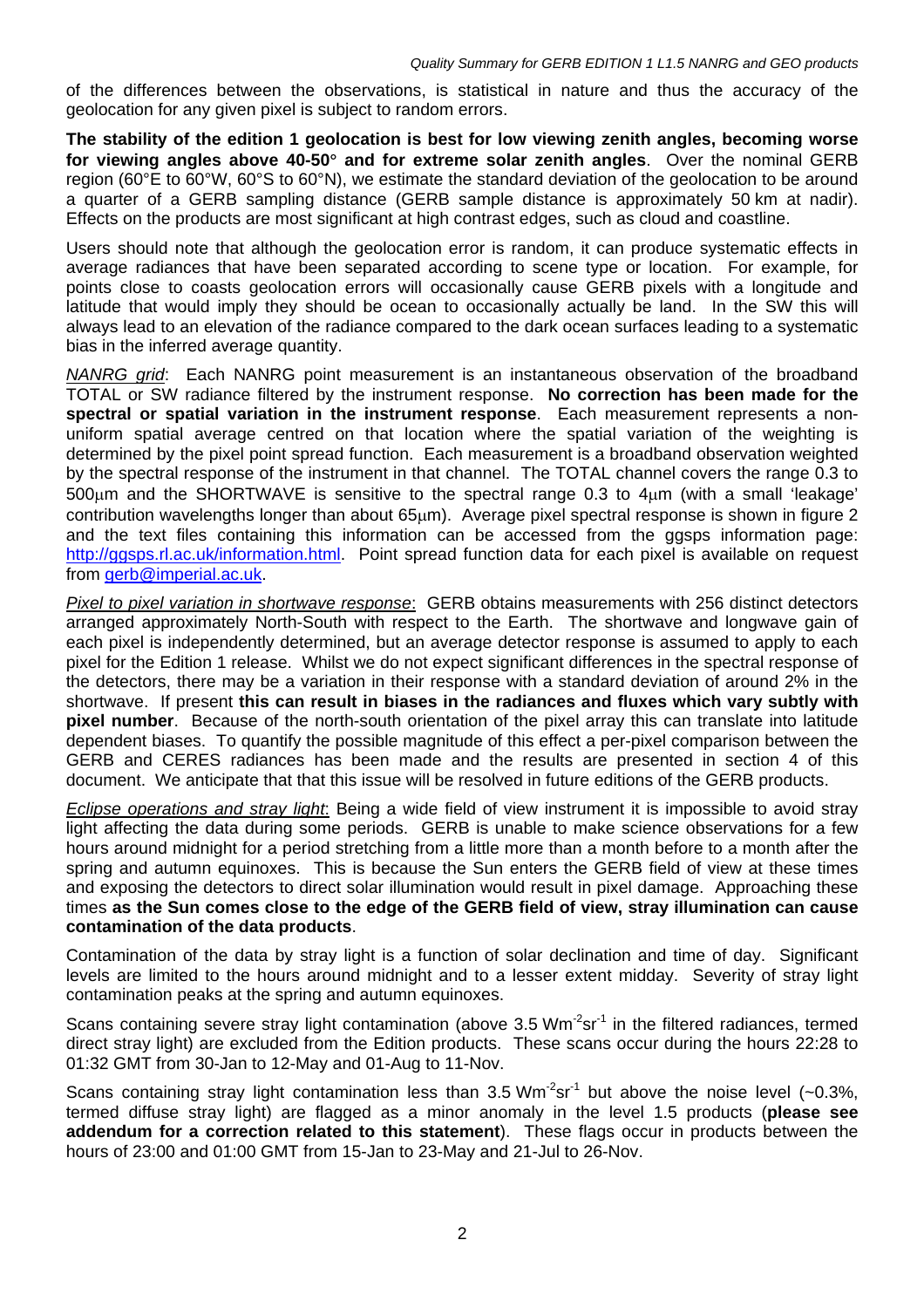Scans affected by stray light contamination of the internal black body view, used to subtract the offset from each measurement, are also flagged as a minor anomaly in the level 1.5 products (**please see addendum for a correction related to this statement**). These flags occur in products between the hours 10:05 to 12:30 GMT from 15-Jan to 23-May and 21-Jul to 26-Nov. Whilst normally a small effect, effects of stray light in the black body are visibly noticeable in the data for about three weeks centred on each equinox.

## *2. Overview:*

The level 1.5 NARG (Non Averaged, Non Rectified, Geolocated) products contain 6 consecutive scans (3 SW and 3 TOTAL) obtained over a period of 16.92 minutes. Each scan contains the instantaneous calibrated filtered radiances for SW or TOTAL channel as appropriate, in a 282 by 256 array. Each array element corresponds to an individual instantaneous measurement, the y dimension of the array corresponds to pixel number (0 to 255) and the x dimension to column (0 to 281). Times contained in the level 1.5 NANRG product names indicate the nominal UTC start time of data contained within the file (NB the 'TIMES' values within the products may differ by a few seconds due to differences in the conversion between clock times and UTC, in all cases the 'TIMES' values can be considered to be more accurate). Figure [1](#page-2-0) shows how the GERB scanning mechanism builds up a scan of the Earth in each channel. Further details of the data acquisition can be found in the GGSPS user guide available from <http://ggsps.rl.ac.uk/docs/UserGuide.pdf>.



<span id="page-2-0"></span>**Figure 1: GERB builds an image of the Earth by scanning using a linear array of 256 individual detector elements or pixels which is oriented roughly N-S with respect to the Earth,. Each column in a NANRG is observed during one rotation of the spinning MSG satellite and consists of simultaneous observations from each of the 256 detectors. Successive columns are obtained on subsequent rotations, at approximately 0.6s intervals by stepping the observed region by 0.07**° **in viewing azimuth (roughly due East in the case of the SW channel and due West for the TOTAL channel). 282 columns each containing observations from 256 pixels comprise a complete scan in one of the two GERB channels. Once on 282 column scan is complete the channel is altered (by inserting or removing the quartz filter) and the process repeated in the opposite direction.**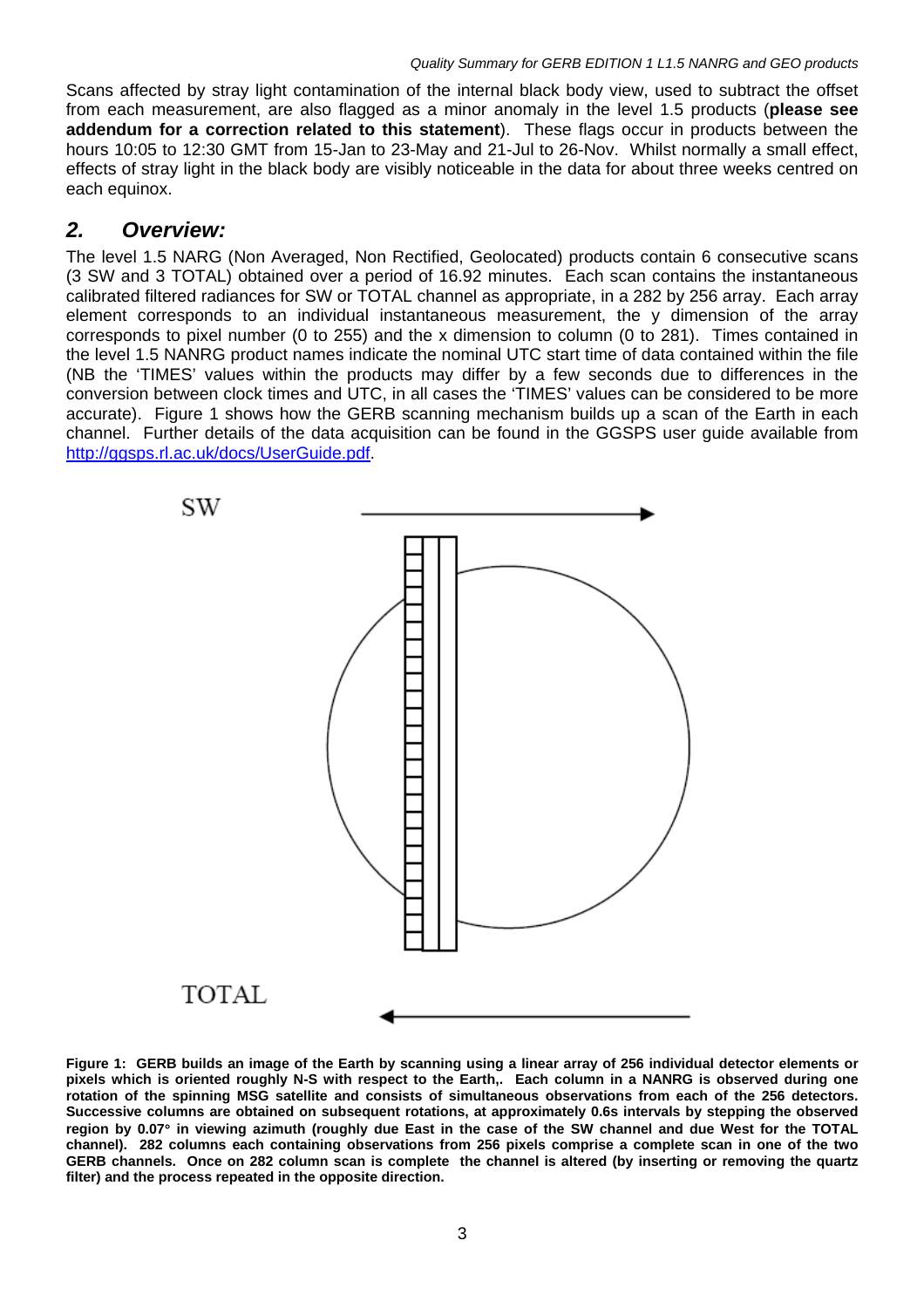Each NANRG point measurement is an instantaneous observation of the broadband TOTAL or SW radiance filtered by the instrument response. **No correction has been made for the spectral or spatial variation in the instrument response**. Each measurement represents a non-uniform spatial average centred on that location where the spatial variation of the weighting is determined by the pixel point spread function. Each measurement is a broadband observation weighted by the spectral response of the instrument in that channel. The TOTAL channel covers the range 0.3 to 500µm and the SHORTWAVE is sensitive to the spectral range 0.3 to  $4\mu$ m (with a small 'leakage' contribution wavelengths longer than about 65um).

### **Constructing a synthetic LW observation during the day**

A synthetic longwave observation (uncorrected for filter leakage and not accounting for overlap between the reflected solar and emitted thermal components) can be constructed from the SW and TOTAL channel observations. In order to achieve this, the gain correction factor (*B*) which has been applied to the SW radiances and the transmission of the quartz filter (*T*) needs to be accounted for, this is done by application of the calibration '*A*' factor to the shortwave radiance before subtraction from the total radiances:

$$
L_{LW}^F = L_{TOT}^F - AL_{SW}^F
$$

Where  $L^F$  denotes filtered radiance and SW, TOT and LW refer to the shortwave total and synthetic

longwave channels respectively. The approximate value for the factor  $A \Big| = \frac{B}{\mathcal{T}}$ ⎠ ⎞  $\overline{\phantom{a}}$ ⎝  $\sqrt{}$  $=\frac{B}{T_{\textit{ref}}}\bigg)$  can be found in the

BAT parameter tables available on the ggsps website ([http://ggsps.rl.ac.uk/docs/TableVersions.html\)](http://ggsps.rl.ac.uk/docs/TableVersions.html). The *A* in this table is for a typical solar spectrum, strictly speaking the adjustment for the effect of the quartz filter is a function of the observed Earth spectra, however, because the quartz filter is relatively spectrally flat over the wavelength range containing the majority of the SW energy, the transmission adjustment factor and hence *A* is found not to vary significantly from scene to scene. For, example for a mean pixel for solar and view zenith angles less than 70° and non-glint conditions (glint angle<sup>[1](#page-3-0)</sup> <  $\pm$ 5°) the difference between using the approximate  $A$  (= 1.0734) and the ideal one is less than 0.3Wm<sup>-2</sup>sr<sup>-1</sup> for 99.99% of the 4.6 million simulated cases, and for no cases meeting these angle criteria was the difference greater than 1.4 Wm<sup>-2</sup>sr<sup>-1</sup>. Thus the approximate A can be used to contract a synthetic LW filtered radiance that will have had the solar component removed to within the noise of the measurements. It should be noted that even though the reflected solar energy is effectively removed the LW filtered radiance is not exactly an emitted thermal component or identical to the TOTAL channel measurements at night as it is filtered by the LW spectral response and so contains negligible energy (including any thermal component) from wavelengths shorter than 3.5µm.

Figures below show average pixel SW, TOTAL and synthetic LW spectral responses, text files containing the numerical values can be accessed from <http://ggsps.rl.ac.uk/information.html>

NOTE: the construction of the longwave observation will require spatial and temporal interpolation of the shortwave observation to the total (or visa versa), the interpolation process will introduce some additional random error into the final longwave filtered radiance.

 $\overline{a}$ 

<span id="page-3-0"></span> $^1$  The glint angle is defined as  $\cos^{-1}(\cos\theta_{\sf view}\cos\theta_{\sf sun}+\sin\theta_{\sf view}\sin\theta_{\sf sun}\cos\phi_{\sf rel}),$  where  $\theta_{\sf view}$  is the view zenith angle  $\theta_{sun}$  is the solar zenith angle and  $\phi_{rel}$  is the relative azimuth angle between the solar and viewing directions.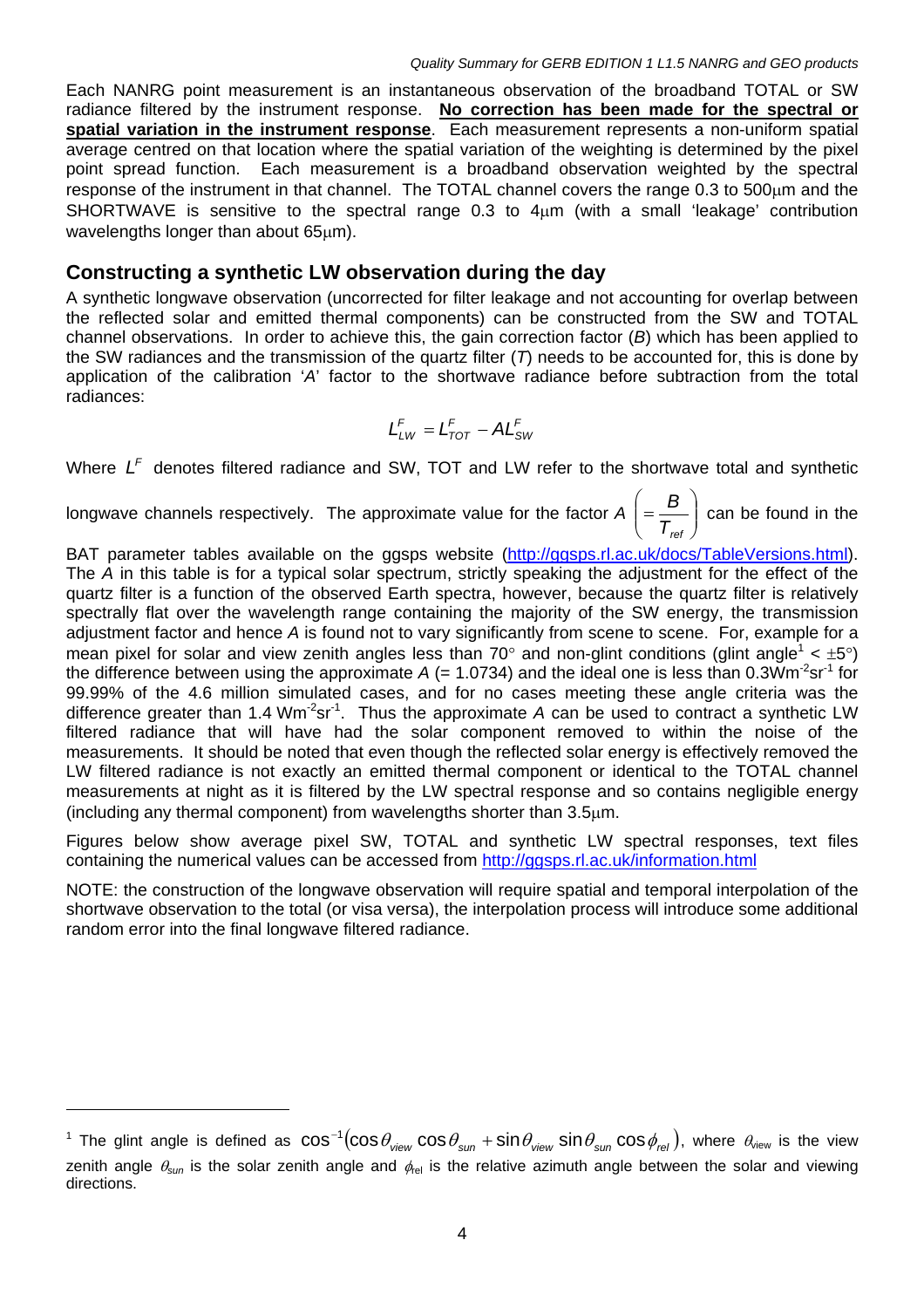

<span id="page-4-0"></span>**Figure 2. Average pixel spectral response for shortwave (black) total (red) and synthetic longwave (blue) channels, displayed over three different spectral ranges.** 

### **Accuracy of the Edition 1 NARG products**

Some issues with the data mean that the Edition 1 GERB NARG products do not meet all of their accuracy targets. Most importantly the **geolocation information within the Edition NANRG files are not accurate and should not be considered part of the Edition release or used for scientific purposes. Where product geolocation is required this should be obtained from separate geolocation L15\_GEO files which are named G2\_SEV1\_L15\_GEO\_SW\_\* and**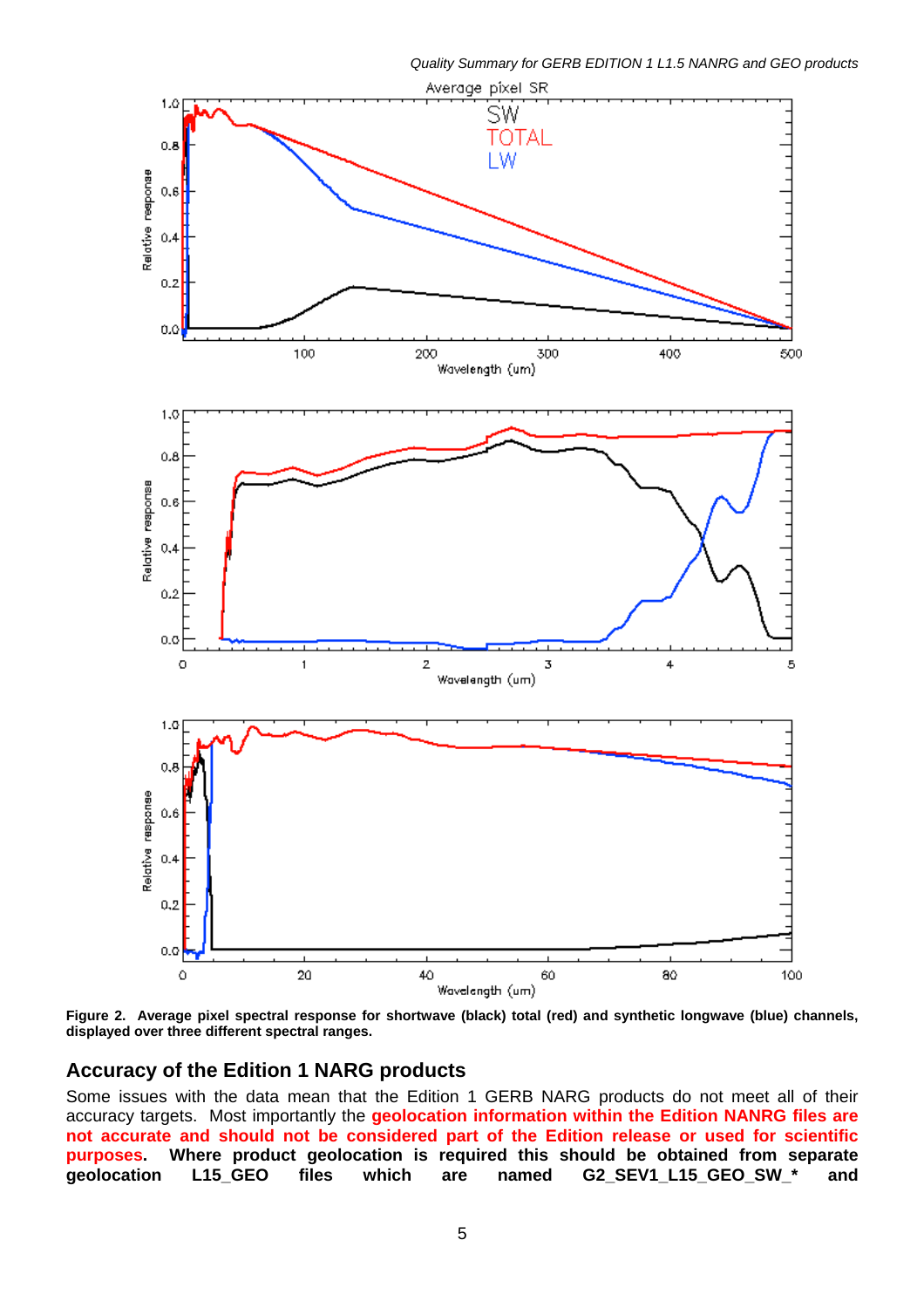**G2\_SEV1\_L15\_GEO\_TW\_\* for the SW and TOTAL channel respectively**. More information on the accuracy of the replacement geolocation files is given in section [4.](#page-7-0) Specific problems are also known to exist with the accuracy of the instrument spectral response information, which may have consequences for the accuracy of the filtered radiances in the NANRG products. We anticipate further information and improvements that will address these issues for future editions.

Targets for the absolute accuracy<sup>[2](#page-5-1)</sup> of the SW and LW unfiltered radiances were 1% of the typical full scale signals (typical full scale signals are taken to be 240 Wm<sup>-2</sup>sr<sup>-1</sup> for the SW and 77 Wm<sup>-2</sup>sr<sup>-1</sup> for the LW). For the Edition 1 GERB products we have determined the absolute accuracy of the filtered radiances to be 2.02% for the SW and 0.95% for the LW at night (from the TOTAL channel) and 1.07% from the LW during the day (from TOTAL minus A\*SW). A more detailed breakdown of the ground determined uncertainties is given in section [3](#page-5-0) of this document.

The CERES instruments (Wielicki et al. 1996) flying on the low Earth orbit AQUA and TERRA satellites measure the outgoing longwave and reflected shortwave broadband radiances in a similar manner to GERB. Their products have been extensively validated and have stated absolute accuracy of 1.0% for the shortwave (reflected solar) 0.5% for the longwave (emitted thermal) unfiltered radiances.

Whilst GERB and CERES have different spatial and temporal coverage and resolution, matched observations can be selected and compared as part of the GERB validation. Validation studies have compared the GERB ARG radiances with CERES SSF rev1 radiances with the observations being matched for viewing geometry pixel centre and time. The resulting average GERB/CERES ratios are shown in the table below: more detail and additional comparison results are available in the level 2 ARG quality summary [\(http://ggsps.rl.ac.uk/docs/GERBED1\\_ARG\\_QS.pdf\)](http://ggsps.rl.ac.uk/docs/GERBED1_ARG_QS.pdf) and section [4](#page-7-0) of this document includes additional GERB CERES comparison results specific to the NANRG.

| Data compared                               | <b>CERES</b><br>instrument | <b>FM2 Edition 2</b><br><b>GERB V998/CERES</b><br>SSF rev1 | <b>FM3 Edition 1b</b><br><b>GERB V998/CERES</b><br>SSF rev1 |
|---------------------------------------------|----------------------------|------------------------------------------------------------|-------------------------------------------------------------|
| SW (reflected solar)<br>unfiltered radiance | All sky                    | $1.053 + 0.005$                                            | $1.072 + - 0.008$                                           |
|                                             | Overcast                   | $1.036 + -0.008$                                           | $1.046 + - 0.012$                                           |
|                                             | Clear sky                  | $1.065 + - 0.006$                                          | $1.087 + - 0.007$                                           |
|                                             | Clear ocean                | $1.146 + - 0.043$                                          | $1.086 + - 0.053$                                           |
| LW (emitted thermal)<br>unfiltered radiance | Night                      | $0.989 + - 0.003$                                          | $0.982 + 0.001$                                             |
|                                             | Day                        | $0.993 + 0.001$                                            | $0.982 + 0.003$                                             |

<span id="page-5-2"></span>**Table 1. Summary of GERB CERES comparison results, GERB/CERES unfiltered radiance ratios. GERB V998 validation data set used for this study, these data have the same science processing at the GERB Edition 1 data.** 

## <span id="page-5-0"></span>*3. Processing and calibration accuracy*

Accuracy aims of the GERB products are 1% (of the typical full scale radiance) absolute accuracy of LW and SW radiances, and 0.1 GERB pixel absolute accuracy of the geolocation. The theoretical accuracy of the Edition 1 GERB products does not meet all of these targets due to known issues which we plan to resolve in future releases. Below is a summary of our current understanding of the theoretical accuracy of the GERB radiances and geolocation.

### **Filtered radiances**

The magnitude of systematic errors in the filtered radiances has been determined from the uncertainties provided for calibration sources and spectral response measurements and the additional effect of unflagged stray light. Table [2](#page-6-0) summarises the approximate magnitudes of these effects and determines an RMS combination of the contributions to derive an overall accuracy assessment of the filtered radiances.

<span id="page-5-1"></span> $2$  Absolute accuracy is considered to be defined as the accuracy after sufficient averaging to remove any random component of the error.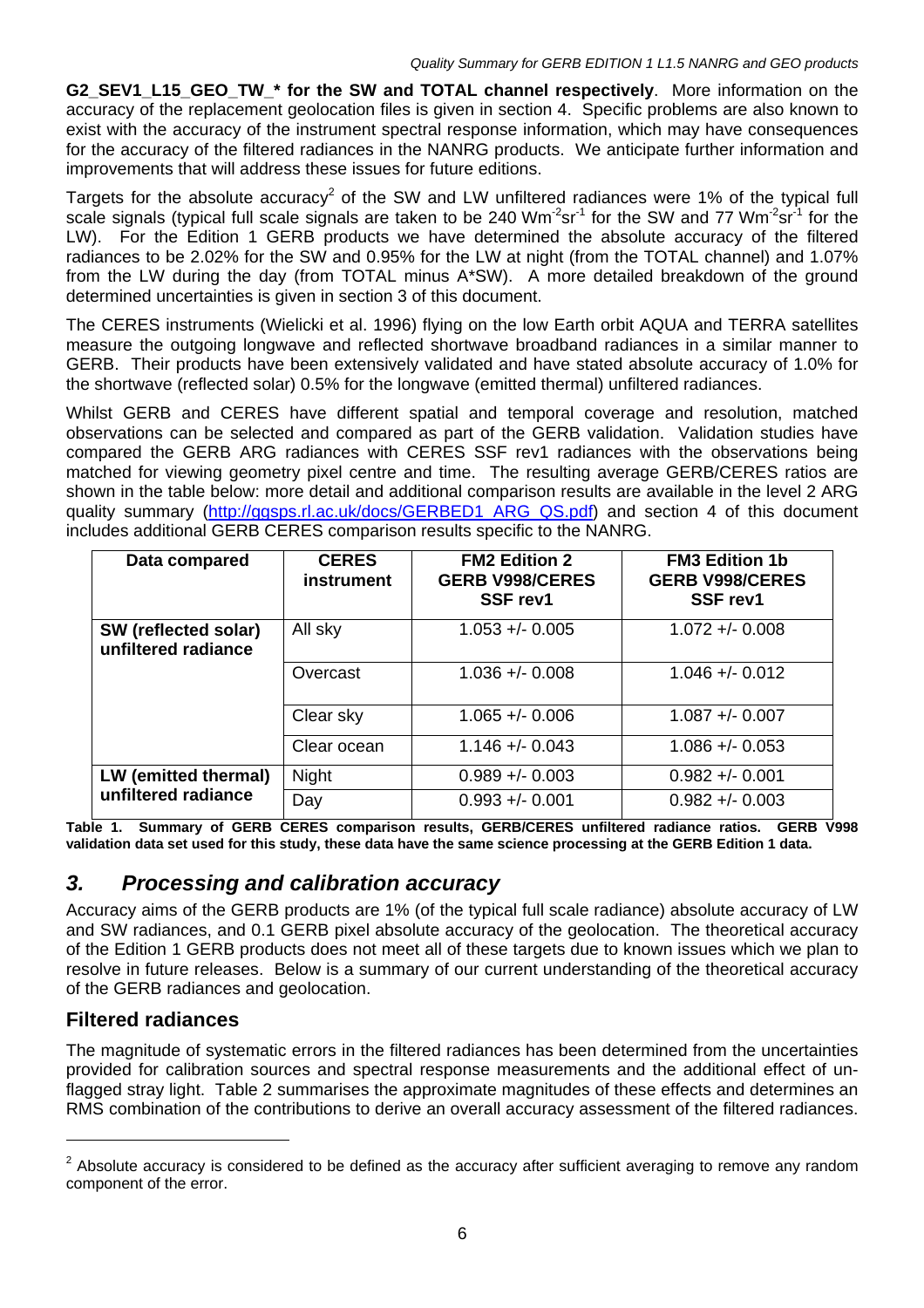#### *Quality Summary for GERB EDITION 1 L1.5 NANRG and GEO products*

It should be noted that no random errors, including those that may be systematic for a particular scene type, are considered in table [2.](#page-6-0) Errors are quoted as a percentage where a fixed error in the quantities corresponds to a fixed fractional error in the unfiltered radiances, independent of the magnitude of the unfiltered radiances. Where a fixed error causes a fixed radiance error on the filtered radiances errors are quoted as a percentage of the typical full scale radiances which are taken to be 240 Wm<sup>-2</sup>sr<sup>-1</sup> for the SW and 77 Wm<sup>-2</sup>sr<sup>-1</sup> in correspondence to the accuracy requirements.

| <b>Error source</b>                                                | <b>SW</b>                                   | LW (TOTAL at<br>night)             | <b>LW (Synthetic LW</b><br>day)    |  |
|--------------------------------------------------------------------|---------------------------------------------|------------------------------------|------------------------------------|--|
| Calibration sources absolute<br>accuracy (1 SD uncertainty values) | $-0.22\%$ <sup>3</sup>                      | $< 0.05\%$ <sup>4</sup>            |                                    |  |
| Calibration sources uniformity<br>(full range over region used)    | $< 0.5\%$                                   | Small                              |                                    |  |
| Spectral response <sup>5</sup>                                     | 1.9%<br>of typical full scale               | $< 0.9\%$<br>of typical full scale | $< 0.9\%$<br>of typical full scale |  |
| 'A' factor                                                         | N/A                                         |                                    | 0.5%                               |  |
| Stray light                                                        | $< 0.25$ Wm <sup>-2</sup> sr <sup>-16</sup> |                                    |                                    |  |
| (maximum effect in unflagged data)                                 | $< 0.1\%$<br>of typical full scale          | $< 0.3\%$<br>of typical full scale |                                    |  |
| Polarisation                                                       | $< 0.4\%$ <sup>7</sup><br>Small             |                                    |                                    |  |
| <b>RMS combination of above errors</b>                             | 2.02%                                       | 0.95%                              | 1.07%                              |  |

<span id="page-6-0"></span>**Table 2. Estimates of the ground determined filtered radiance bias error sources and magnitudes.** 

Random errors are considered in table [3.](#page-7-1) This table includes contributions from detector noise, geolocation and possible smear or jitter in the observation pointing. Uncertainties due to these sources are stated as percentages of the typical full scale radiances are before. The estimated 1SD random error in geolocation accuracy is stated in terms of GERB pixels. It should be noted that geolocation errors will lead to errors in the assigned filtered radiances for a given location. Whilst random in origin, unfiltering and geolocation errors can lead to systematic errors in radiances and fluxes ascribed to a particular scene type or location.

<span id="page-6-1"></span> $3$  GERB 2 VISCS data implies errors on integrated quantities of between 0.13% (spectrally uncorrelated errors) and 1.08% (worst case spectrally correlated errors). As no separation of the spectrally correlated and uncorrelated errors are currently available for the GERB 2 VISCS calibration the value given above was determined from the GERB 3 VISCS calibration for which spectrally uncorrelated and spectrally correlated errors were provided separately.

<span id="page-6-2"></span><sup>&</sup>lt;sup>4</sup> Linear sum of temperature probe calibration, drift and chamber radiation.

<span id="page-6-3"></span><sup>&</sup>lt;sup>5</sup> Values indicate the largest effect over a wide variety of scene types. Uncertainty is determined as a linear sum of the effects of spectrally correlated and spectrally uncorrelated errors (1SD level) on the instrument spectral response.

<span id="page-6-4"></span> $6$  Error indicates the maximum impact of unidentified stray light. Data with stray light contamination between approximately 0.25 Wm<sup>-2</sup>sr<sup>-1</sup> and 3.5 Wm<sup>-2</sup>sr<sup>-1</sup> is included in the Edition products, but flagged to indicate diffuse stray light contamination. Data with stray light contamination greater than  $\sim 3.5$  Wm<sup>-2</sup>sr<sup>-1</sup> is not included in the Edition products.

<span id="page-6-5"></span> $7$  Worst case error for a completely linearly polarised source.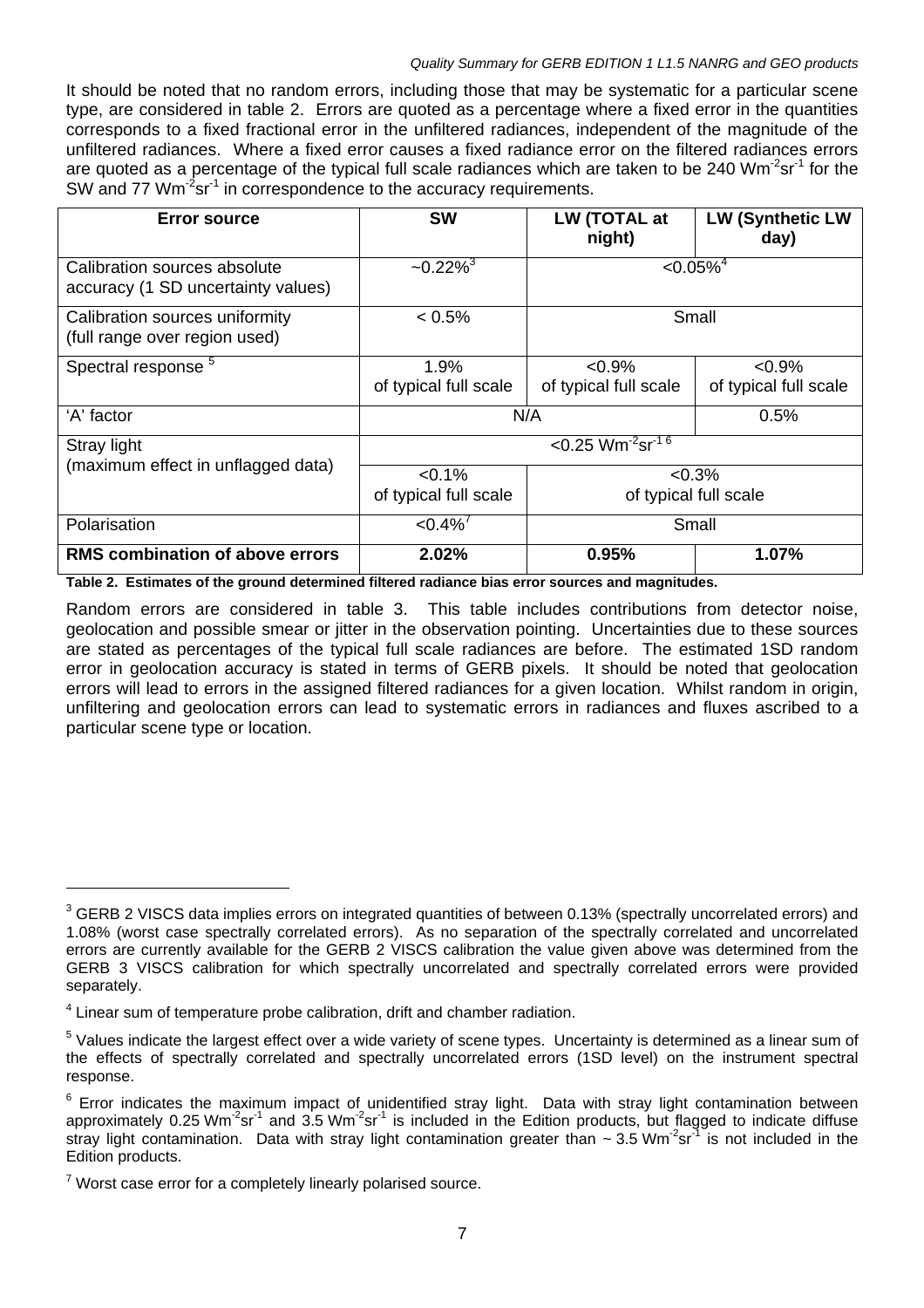*Quality Summary for GERB EDITION 1 L1.5 NANRG and GEO products* 

| <b>Error source</b>      | <b>SW</b>                           | LW (TOTAL at night)                 | <b>LW (Synthetic</b><br>LW day)    |  |
|--------------------------|-------------------------------------|-------------------------------------|------------------------------------|--|
| Instrument noise         | $< 0.19\%$<br>of typical full scale | $< 0.65\%$<br>of typical full scale | $< 1.0\%$<br>of typical full scale |  |
| Geolocation <sup>8</sup> | 0.25 pixel                          |                                     |                                    |  |
| Interpolation            | N/A                                 |                                     | $-2.5\%$                           |  |
| Jitter & smear           | Under assessment                    |                                     |                                    |  |

<span id="page-7-1"></span>**Table 3. Estimates of the 1SD level random errors on the instantaneous filtered radiances.** 

# <span id="page-7-0"></span>*4. Validation result summary:*

### **Instrument noise**

Pixel noise, in counts, was assessed in orbit by considering the standard deviation over the course of a scan in the quantity V(IBB) – V(space) for either the shortwave and/or total channel. V(IBB) – V(space) is the difference between the instrument response, in counts, for observations of the internal black body and deep space readings obtained during a single rotation of the instrument mirror, these two readings are separated in time by approximately 0.3s. Factors other than noise affecting the constancy of this quantity are variation in the black body output, i.e. temperature, changes to the instrument gain or contamination of either signal, for example by stray light. The first two of these sources of additional variation are not expected to be significant over the course of one scan (< 3 minutes) and the third factor, stray light, can be avoided by excluding data for the times of day when stray light is present. Pixel noise is not expected to be related to the signal strength as it is an electronic noise present even for a zero reading. Ground measurements confirm that this is the case. Pixel readings are in counts and contain a time varying electronic offset, which is removed by the subtraction of the space view data used for this analysis. It is a requirement for this analysis that the space view be representative of the instrument zero level.

The standard deviation of the above quantity gives an indication of the 1SD noise in counts. It can be compared to a similar measure of the noise obtained on ground and monitored through the life of the instrument. Such an analysis shows, when time-periods affected by stray light are excluded, that the noise level has remained constant over the life of the instrument and is similar to that measured on ground. The 1SD noise for most pixels on the quantity  $V(IBB) - V(space)$  is found to be 8 counts. Translating this into a noise equivalent radiance (NER), which is the required quantity, depends on the instrument gain and throughput. The conversion can be directly made for the total channel by considering the instrument response in counts to the known input signal (unfiltered radiance) from the internal black body. This differs from the instrument gain, in that it considers the unfiltered radiances rather than the filtered radiance, and thereby also includes the transmission of the instrument optical and absorption efficiency of the detector. This is important because we want to know how the noise in counts corresponds to the signal we wish to measure, the unfiltered or incident radiance.

We thus determine the conversion factor *f* from counts to radiance we use:

$$
R(BB) = \frac{\sigma t (IBB)^{4}}{\pi}
$$

$$
f = \frac{R(BB)}{V(BB) - V(space)}
$$

Except for a few anomalous and damaged pixels *f* is between 0.05 and 0.065 in the total channel for the pixels on GERB-2, which makes 8 counts equivalent to between 0.40 and 0.52 Wm<sup>-2</sup>sr<sup>-1</sup>. Thus the noise

<span id="page-7-2"></span><sup>&</sup>lt;sup>8</sup> Pixel error quoted is determined from the stability of the geolocation in the V998 and represents approximately 1SD excluding the edge pixels.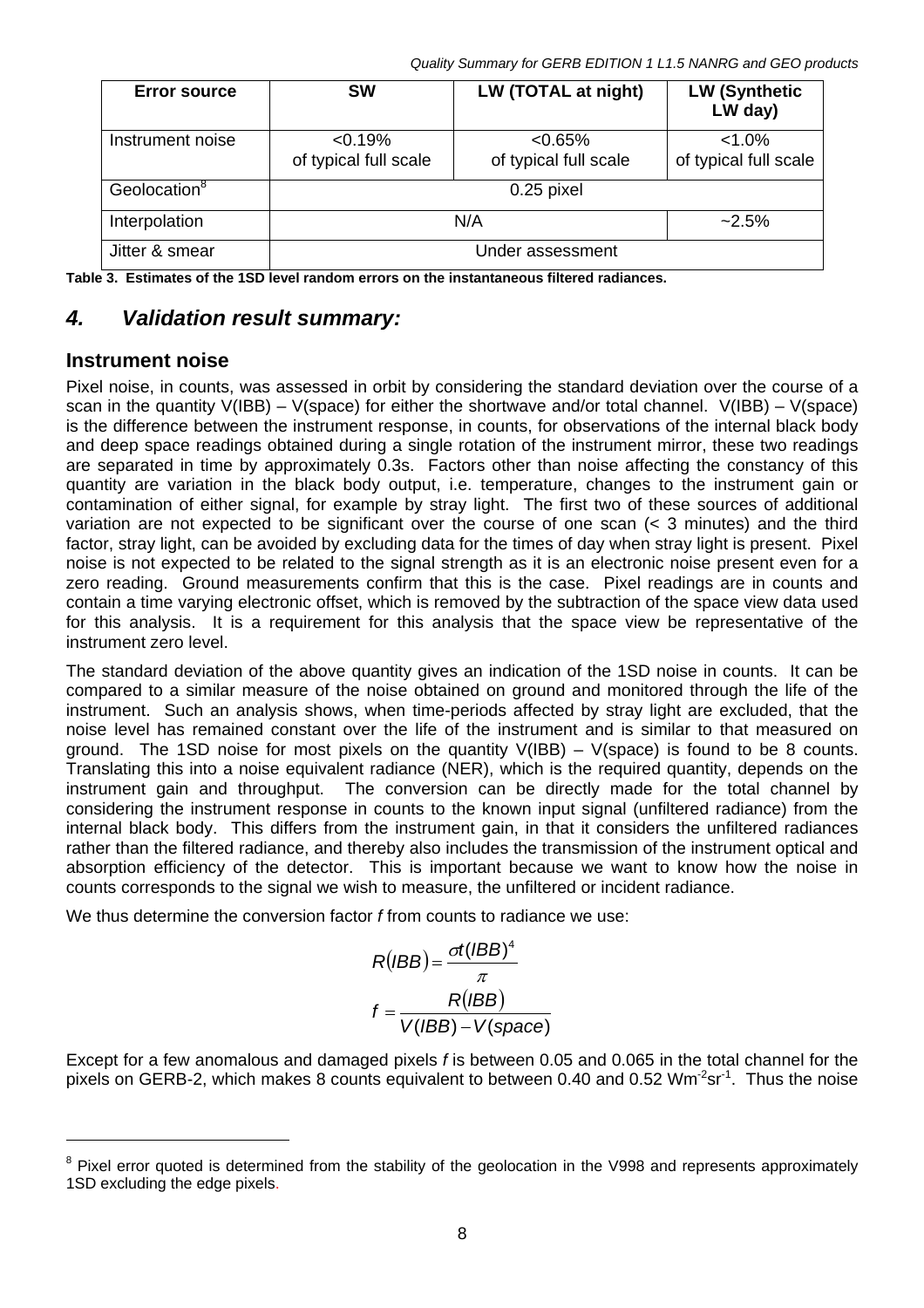on V(IBB) – V(space) in the total channel is equivalent to 0.4-0.5 Wm<sup>-2</sup>sr<sup>-1</sup>, this would be the NER on the longwave measurements at night<sup>[9](#page-8-1)</sup>.

Figure [3](#page-8-0) shows the standard deviation in counts of V(IBB) – V(space) the total channel conversion factor and the resulting NER determined from the in-orbit data for the total channel for each of the GERB pixels.



<span id="page-8-0"></span>

In the shortwave channel the instrument response differs, both because of the effect of the quartz filter and because of spectral variation in the reflectivity of the mirrors and detector absorption. To find the conversion factor to go from counts to radiance for the shortwave we need to use ground calibration measurements which can relate the instrument response to a known shortwave source in the shortwave channel, to that for a known longwave source, like the black body, in the total channel. This exercise indicates that the instrument response to a given incident energy is larger in the shortwave portion of the spectrum, even when the quartz filter is included. In ground calibration the instrument views a shortwave source (known as the visual calibration source or VISCS) and a longwave source (a warm black body or

<span id="page-8-1"></span><sup>&</sup>lt;sup>9</sup> We neglect the noise contribution from the in-orbit determined gain as negligible as it is determined as a running average over many internal black body minus space views.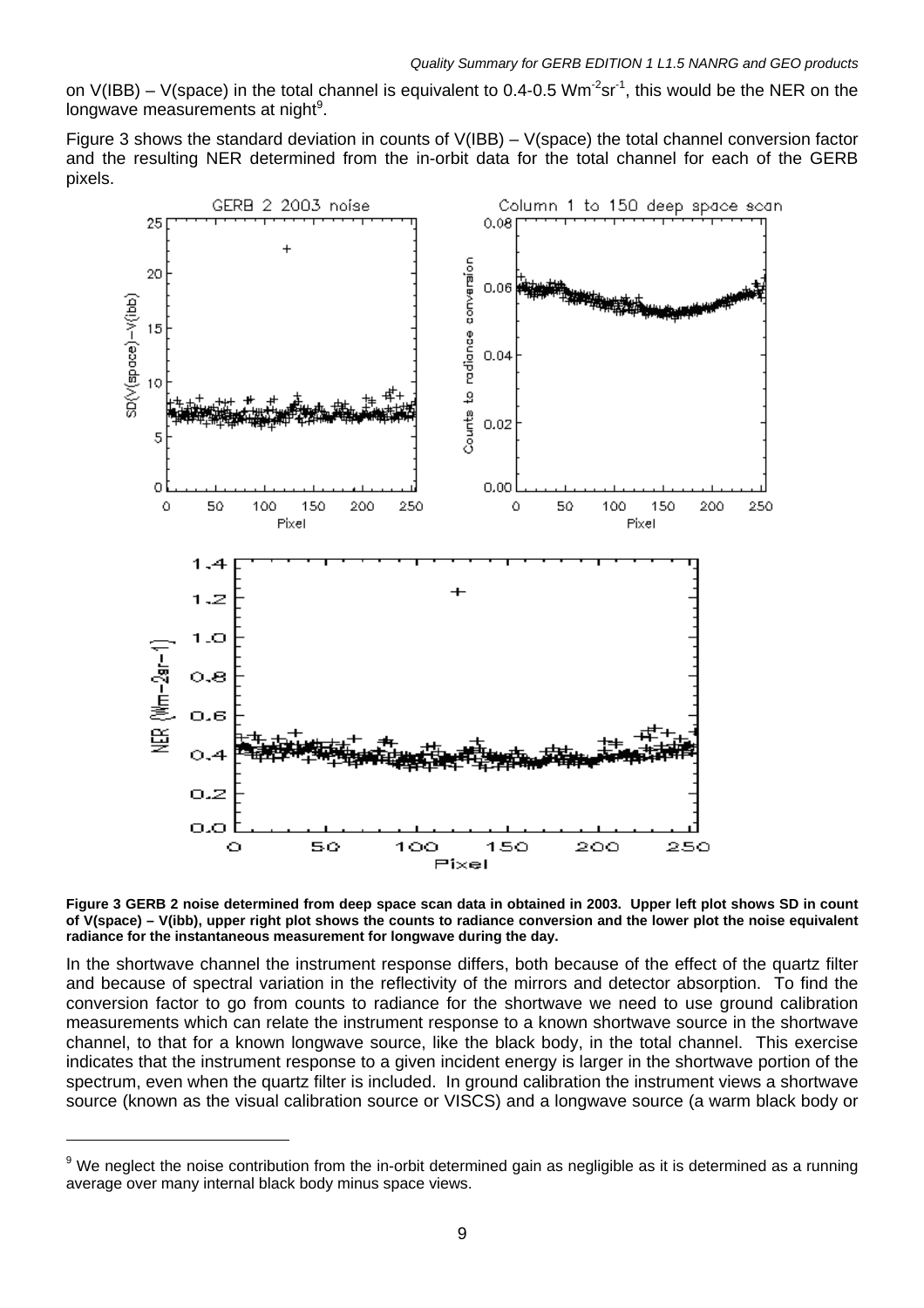WBB). The incident radiances from the shortwave source is 2.6 times that from the longwave source, but the instrument response, in counts is between 2.95 and 3.15 greater in the shortwave channel for the shortwave source than it is in the total channel for the longwave source. This indicates that for these shorter wavelengths the shortwave channel is between 1.14 and 1.2 times more sensitive to incoming radiance than the total, that is it has a higher throughput. Thus the factor *f* for the shortwave would be between 0.04 and 0.057. Thus the NER in the shortwave channel, resulting from the 8 counts standard deviation in the signal, is between 0.32 and 0.46  $Wm<sup>-2</sup>sr<sup>-1</sup>$ .

During the day when the longwave is obtained by subtraction of the shortwave from the total channel, noise contributions on both the filtered total radiance and the filtered shortwave radiance contribute to the overall noise, with the shortwave noise modified by the quartz filter correction factor. This makes the noise on the synthetic LW 11.8 counts, as this is a longwave signal the same conversion factor should be applied as for the TOTAL channel, resulting in a NER of between 0.59 to 0.77 Wm<sup>-2</sup>sr<sup>-1</sup>.

The results are summarised in the table below.

|                              | In orbit determined (per scan)                 |
|------------------------------|------------------------------------------------|
| NER (shortwave)              | 0.32 to 0.46 $Wm^{-2}sr^{-1}$                  |
| NER (Total/longwave night)   | 0.40 to 0.52 $Wm^{-2}sr^{-1}$                  |
| NER (synthetic longwave day) | 0.59 to 0.77 Wm <sup>-2</sup> sr <sup>-1</sup> |

**Table 4: Noise equivalent radiance in the instantaneous filtered radiances for each of the channels determined from inorbit deep space and internal black body observations. Note: in orbit values are determined in counts for the total channel and converted to radiance for each of the channels based on their radiance to counts conversion factors for a standard source; the synthetic longwave values consider rms combination of the noise contribution from the shortwave and total channels, however additional random error from the interpolation necessary to determine this measurement will be incurred on top of this for the synthetic LW.** 

## **Geolocation**

As previously mentioned the geolocation within the level 1.5 NANRG files themselves is not accurate, and geolocation data available in the additional L15 GEO files should be used. The information in these files is obtained by matching the GERB radiances to geolocated SEVIRI data. The accuracy of the matching is statistical in nature so the geolocation accuracy of any particular pixel can not be guaranteed.

As the SEVIRI image is the reference for the GERB geolocation it is not possible to obtain an independent estimate of any bias present in the L15\_GEO geolocation, however its stability or noise can be assessed. The pointing directions of the pixels relative to each other are not expected to change with time as this is a function of the optical structure of the instrument. This pointing can be derived from the longitude and latitude if the satellite position and orientation are known; although it should be noted that time varying errors in the assumed satellite position could cause the relative values of inferred pixel azimuth and elevation to vary.

Thus by combining the longitude and latitude information in the L15\_GEO files with the satellite and axis orientation information in the level 1.5 NANRGs, pixel pointing directions can be derived in terms of azimuth and elevation,. The mean azimuth of each column is determined by the time of acquisition of that column relative to the satellite spin, this quantity may vary and is one of the pieces of information which is poorly measured due to variations in the MSG satellite timing signal. What is expected to be stable are pixel azimuth relative to the azimuth of pixel 128 for each column. Similarly variations in the overall elevation are possible, and even gross shifts in the N-S position of the Earth have been observed which are not traceable to measured variations in satellite position or orientation, however pixel elevation relative to the elevation of pixel 128 within each column should be stable.

Therefore the variation in a pixel's relative azimuth (azimuth minus pixel 128 azimuth for the same column) and relative elevation (elevation minus the average pixel 128 elevation in the scan, as studies show that pixel 128 elevation does not vary systematically with a scan), provides a measure of the statistical noise in the geolocation matching procedure. However it should be noted that noise or systematic biases that affect pixel 128 column azimuth and average pixel 128 elevation in each scan will not be diagnosed by this study.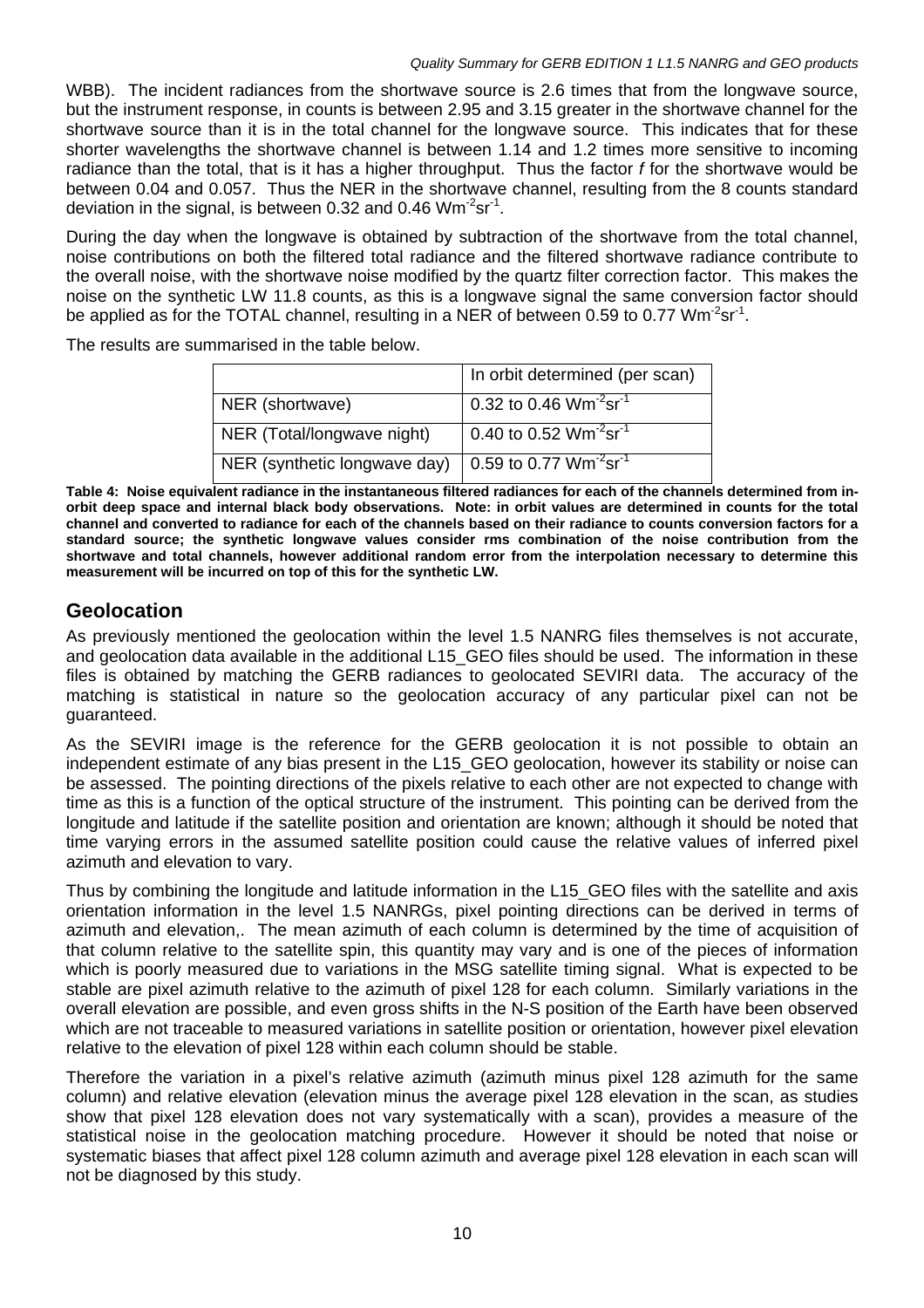#### *Quality Summary for GERB EDITION 1 L1.5 NANRG and GEO products*

This analysis was applied to the NANRGs and associated L15\_GEO geo files from the V998 GERB validation reprocessing data set, consisting of 21-27<sup>th</sup> June and 11<sup>th</sup>-17<sup>th</sup> December 2004. The relative spacing of the pixels was seen to remains quite stable through the dataset. More variability was apparent in the SW geolocation than the TOTAL; for pixels towards the ends of the pixel array and for columns towards the edge of the Earth. From this we deduce that the SW geolocation is noisier than the TOTAL channel geolocation and geolocation becomes nosier at higher viewing zenith angles.

For each pixel a frequency distribution of relative azimuth and elevation can be determined for the dataset studied. Figure [4](#page-10-0) shows and example relative position frequency distribution determined from the total channel observations in the reprocessed V998 data for June 2004 for pixel 186.



<span id="page-10-0"></span>**Figure 4: Example relative pixel position probability distribution for V998 total channel data for June 2006. Frequency distribution of relative pixel elevation and azimuth is show. Actual pixel azimuth is subtracted from pixel 128 azimuth for the same column and actual pixel elevation from average pixel 128 elevation for the same scan..** 

These results can be analysed to determine how probable it is for the relative position of each pixel to deviate from its most likely value by a given amount. The results of this analysis are displayed in the figure [5](#page-11-0) below.

From figure [5](#page-11-0) it is clear that pixels towards the ends of the array (for these data the first 15 and last 25 pixels) show more variation in terms of their location relative to the pixel 128. We interpret this to mean that their geolocation is noisier. For the June data the variation is more extreme for the Southern most pixels and in December for the Northern most pixels (although the December asymmetry is less dramatic) where illumination conditions are less favourable, although there in a feature around pixel number 50 of elevated variability, probably associated with geographical or meteorological features here. Excluding the first 15 and last 25 for the TOTAL channel observations 99% of the cases have relative pixel positions within 0.5 of a pixel to the most probable pixel location, 95% are within 0.33 of a pixel and 75% vary by less than 0.2 of a pixel from the most probable relative position. For the SW 99% are within 0.7 of pixel, 95% are within 0.45 of a pixel and 75% vary by less than 0.25 of a pixel.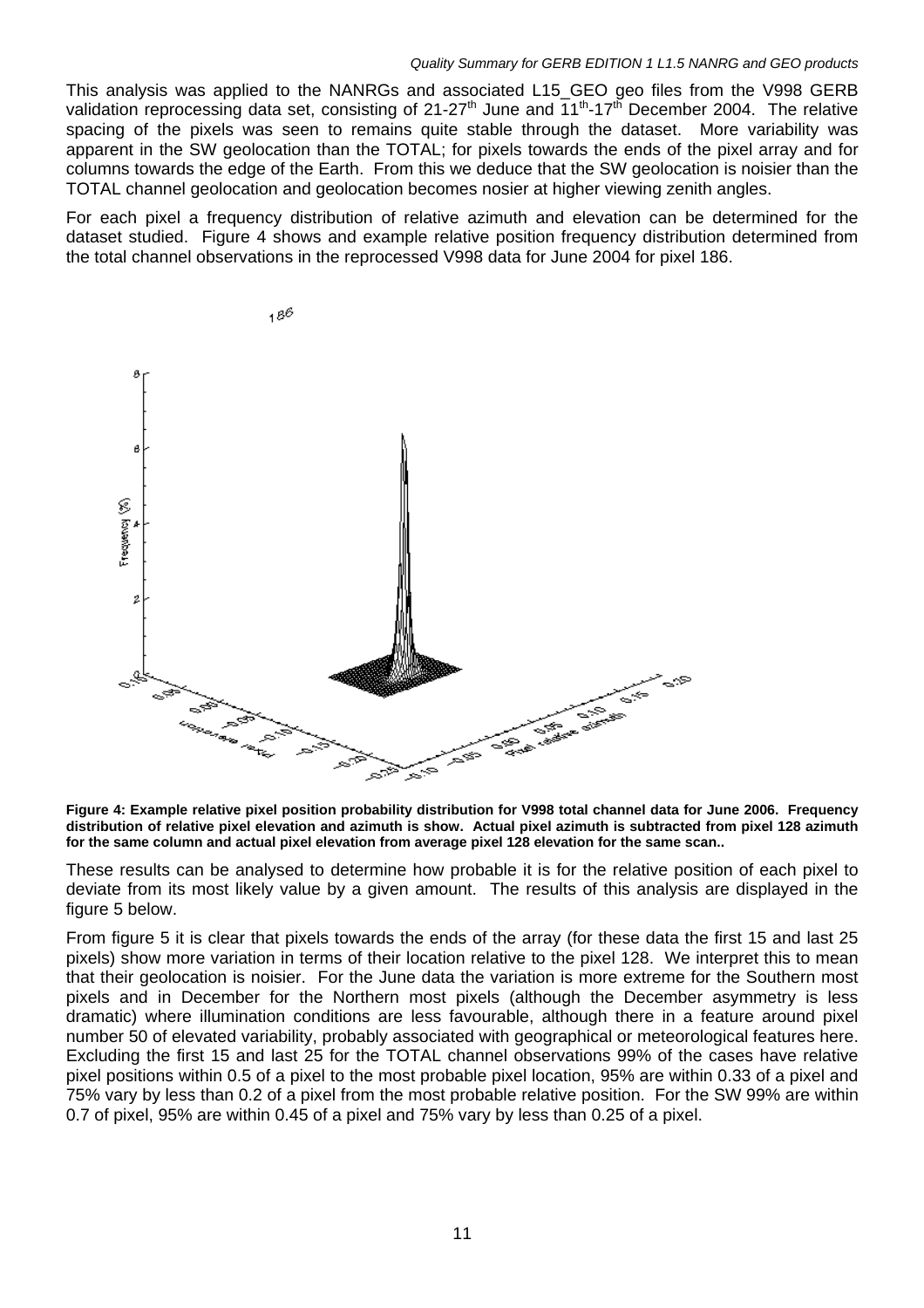

Purple: Maximum deviation observed, occurs 1% of the time

Blue: 4% of cases; 99% of cases have deviations within upper limit of this bound Cyan: 5% of cases; 95% of cases have deviations within the upper limit of this bound Green: 15% of cases; 90% of cases have deviations within the upper limit of this bound Yellow: 25% of cases; 75% of cases have deviations within the upper limit of this bound Orange: 10% of cases; 50% of cases have deviations within the upper limit of this bound Red: 20% of cases; 40% of cases have deviations within the upper limit of this bound White: 20% of cases; 20% of cases have deviations within the upper limit of this bound

<span id="page-11-0"></span>**Fig 5. Contours showing probability as a function of pixel number of a given deviation in pixels (where one pixel is taken to be 0.07**°**) from the most likely position of the pixel. Pixel positions are calculated relative to the azimuth for pixel 128 in the same column and the average elevation of pixel 128 is the same scan. Results are for V998, left hand plots are for June 2004, right hand plots for Dec 2004 total scan results are shown in the upper panels, shortwave scan results in the lower panels. Probability are for columns 50 to 232 only.**

# **Radiances**

As filtered radiance depends on instrument response, which differs between instruments, it is not informative to directly compare filtered radiance observations from two different instruments. The process of unfiltering the measurements, that is, correcting for the instrument spectral response, is necessary before comparison.

Unfiltering is performed as part of the level 2 GERB processing and the unfiltered radiances are included the level 2 ARG (Averaged Rectified Geolocated) GERB data product. As part of the GERB validation these unfiltered radiances have been compared to the CERES rev 1 unfiltered radiances which have been extensively validated and have stated absolute accuracies of 1% in the SW and 0.5% in the LW.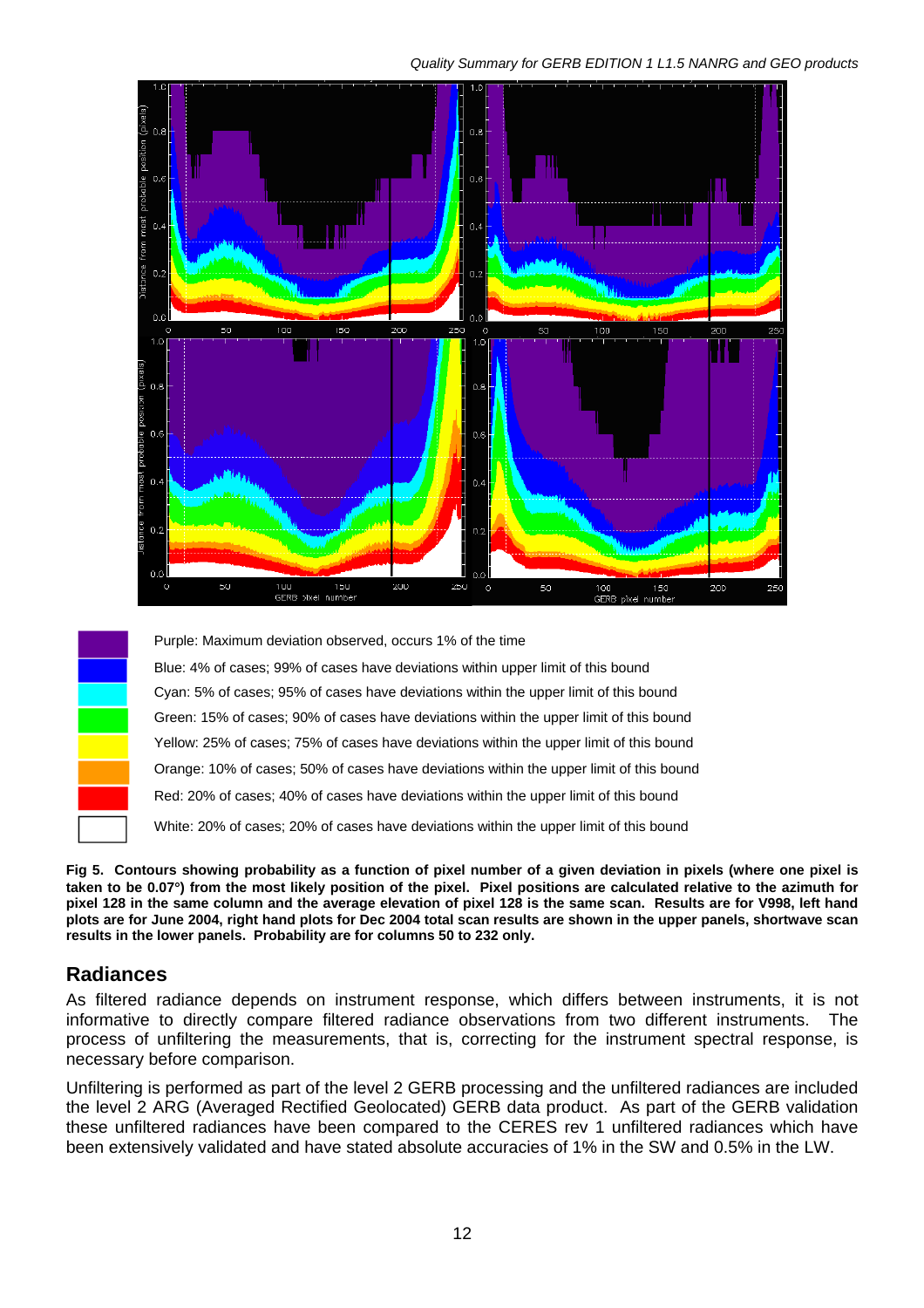Results of these comparisons for the V998 GERB validation reprocessing data set, consisting of 21-27<sup>th</sup> June and  $11^{th}$ -17<sup>th</sup> December 2004 are reported in the level 2 ARG quality summary, which can be accessed from [http://ggsps.rl.ac.uk/docs/GERBED1\\_ARG\\_QS.pdf](http://ggsps.rl.ac.uk/docs/GERBED1_ARG_QS.pdf), and are summarised in table [1](#page-5-2) of this document.

It should be borne in mind that the level 2 ARG products have undergone considerably more processing that the level 1.5 NANRG radiances, and the comparison results will reflect the effects of this, including the effect of interpolation, unfiltering with SEVIRI observations and the model assumptions used to derive the unfiltering factors. Overall, for the LW (emitted thermal) these results show agreement within the expected uncertainties of the two instruments (1% GERB and 0.5% CERES) and the comparison method, and no significant difference is seen between the daytime and night-time LW comparisons or between different scene types. For the SW (reflected solar) the GERB unfiltered radiances are several percent higher than CERES and this difference is greater than the combined theoretical uncertainties on the two instruments' absolute accuracy (2.25% GERB and 1% CERES) and the uncertainty of the comparison method. The percentage difference is smallest for bright scenes such as overcast conditions and higher for dark scenes such as clear ocean.

The cause of these discrepancies is under investigation, and it is presently unclear if it indicates a problem with the calibration of either instrument, or arises from differences in the models used to unfilter the two measurement sets or even if it results from problem with the comparison method.

Some factors, such as the use of SEVIRI to aid in the unfiltering, can be eliminated by comparing 'directly unfiltered' level 1.5 NANRG radiances with the CERES unfiltered radiances. In the SW, direct unfiltering, that is, unfiltering the radiances based solely on their filtered values, is possible (although expected random errors are expected to be larger than when SEVIRI is used as for the normal GERB processing). The same model calculations used to determine the unfiltering factors in the standard GERB processing which utilises the SEVIRI narrow band radiances can be used to derive a relation between the GERB filtered and unfiltered radiances. This was done for a special GERB validation product and not only enables a comparison independent of SEVIRI radiances (although still dependent on the SEVIRI derived geolocation), but also allows the comparison to be made individually for each of the 256 GERB pixels.

Comparison between directly unfiltered level 1.5 NANRG SW radiances and CERES FM2 ES8 edition 2 rev 1 reflected solar radiances on an individual GERB pixel basis are broadly consistent with the level 2 ARG comparison results shown in table [1.](#page-5-2) The directly unfiltered GERB SW radiances are found to be around 5.5% higher than CERES, with around 2% standard deviation in the result across the pixels.

For the comparison GERB and CERES pixels are matched after adjusting for the fact that the CERES ES8 locations are at 30 km altitude and the GERB locations are at the surface. Using data obtained during the special 'GERB scan' mode employed by FM2, points are matched when the view zenith angle and azimuth angle between the CERES and GERB pixels are within 5° and the view zenith angle is less than 70°. The operation of CERES in the programmed azimuth plane mode assures that the azimuth angles agree well within the five-degree range. When Terra flies nearly under GERB, however, the azimuth angle can vary considerably due to the polar singularity, so if the angle between the ray from the Earth scene to CERES and the ray from the Earth scene to GERB is less than ten degrees, the match is accepted. This treatment is justified by the fact that the reflected solar radiation does not vary significantly within these angle ranges. Thus the error due to the increased angular difference is small, whereas the increased number of measurements obtained with this treatment greatly reduces the scatter in the results.

Figure [6](#page-13-0) shows the number of matched points as a function of GERB pixel number, obtained for the June and December V998 comparison dataset. Figure [7](#page-13-1) shows as a function of GERB pixel number the resulting average GERB/CERES SW radiance ratio and GERB-CERES SW radiance difference determined by this comparison.

Averaged over all pixels the pixel level comparison shows V998 GERB SW directly unfiltered radiances to be 5.5% higher than CERES. A standard deviation of 2% in the GERB/CERES ratio is seen across the pixel array and a noticeable broad scale structure across the pixels is apparent. As the pixel array is oriented roughly north-south with respect to the Earth this structure will be similar to the variation in the GERB CERES ratio with latitude.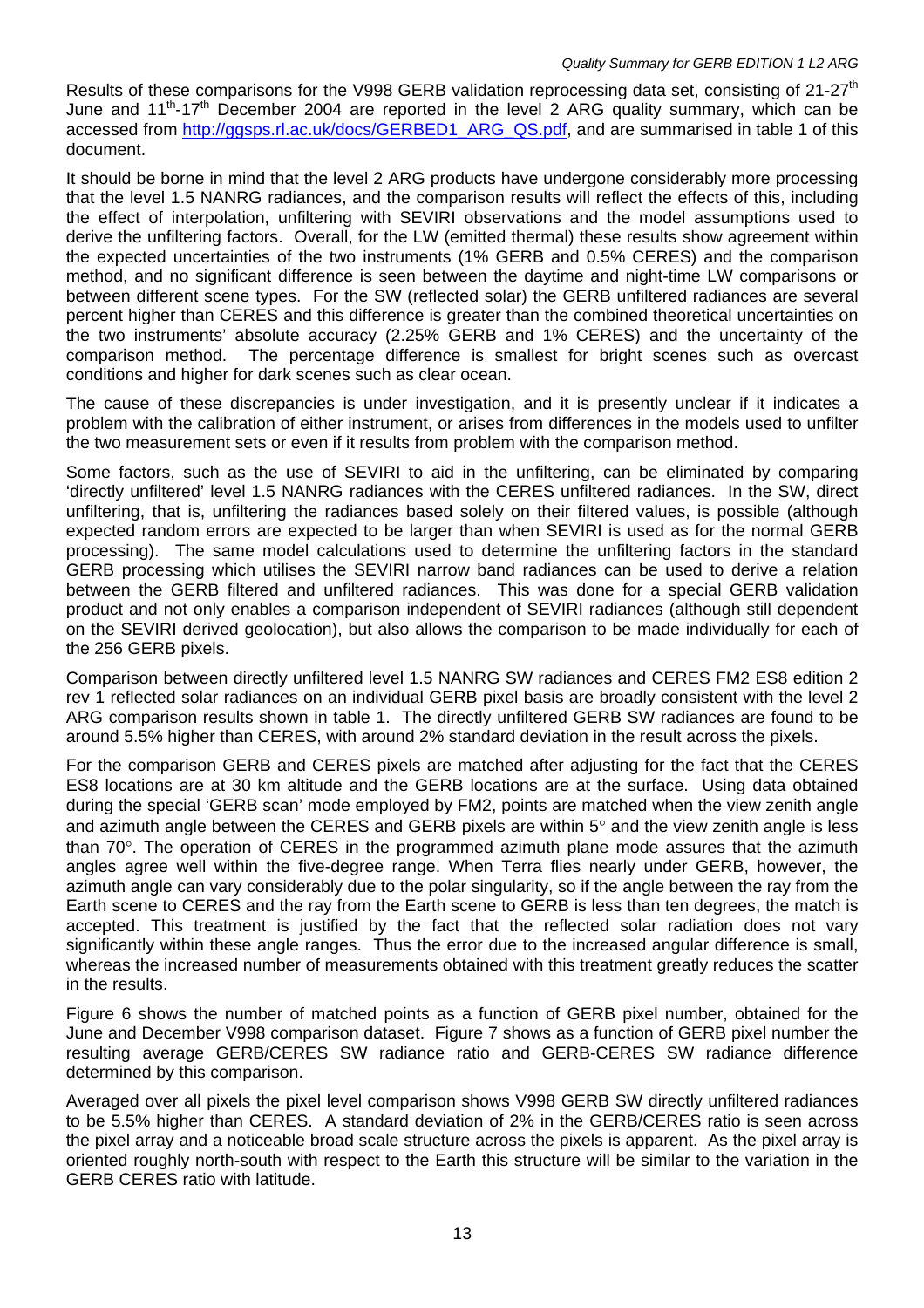

<span id="page-13-0"></span>**Figure 6. Number of matched GERB CERES points as a function of GERB detector number obtained from the special scan data used in the pixel level comparison for June (red) and December (blue) datasets.** 



<span id="page-13-1"></span>**Figure 7. Results of the comparison between GERB V998 directly unfiltered and CERES FM2 Edition 2 rev1 ES8 reflected solar radiances. Left hand panel shows mean GERB/CERES SW radiance ratio as a function of GERB detector number, and right hand panel shows mean GERB – CERES SW radiance difference as a function of GERB detector number. Both plots show results for June (red) and December (blue) comparison datasets.** 

The Edition 1 data uses an average pixel spectral response, and a variation of around 2% in the unfiltered radiances due unaccounted for pixel to pixel variation in spectral response are consistent with the level of possible pixel to pixel variation in spectral response. However, it should also be noted that the relative occurrence of particular scene types also varies with latitude and thus any scene dependent differences in the GERB/CERES ratio can contribute to the variation with pixel number seen in these results.

## *5. Referencing data*

All users are asked to reference the following publication when referring to GERB data:

The Geostationary Earth Radiation Budget Project. J E Harries, J E Russell, J A Hanafin, H Brindley, J Futyan, J Rufus, S Kellock, G Matthews, R Wrigley, A Last, J Mueller, R Mossavati, J Ashmall, E Sawyer, D Parker, M Caldwell, P M Allan, A Smith, M J Bates, B Coan, B C Stewart, D R Lepine, L A Cornwall, D R Corney, M J Ricketts, D Drummond, D Smart, R Cutler, S Dewitte, N Clerbaux, L Gonzalez, A Ipe, C Bertrand, A Joukoff, D Crommelynck, N Nelms, D T Llewellyn-Jones, G Butcher, G L Smith, Z P Szewczyk, P E Mlynczak, A Slingo, R P Allan and M A Ringer. Bulletin of the American Meteorological Society, 2005, Volume 86, No. 7, pp 945-960.